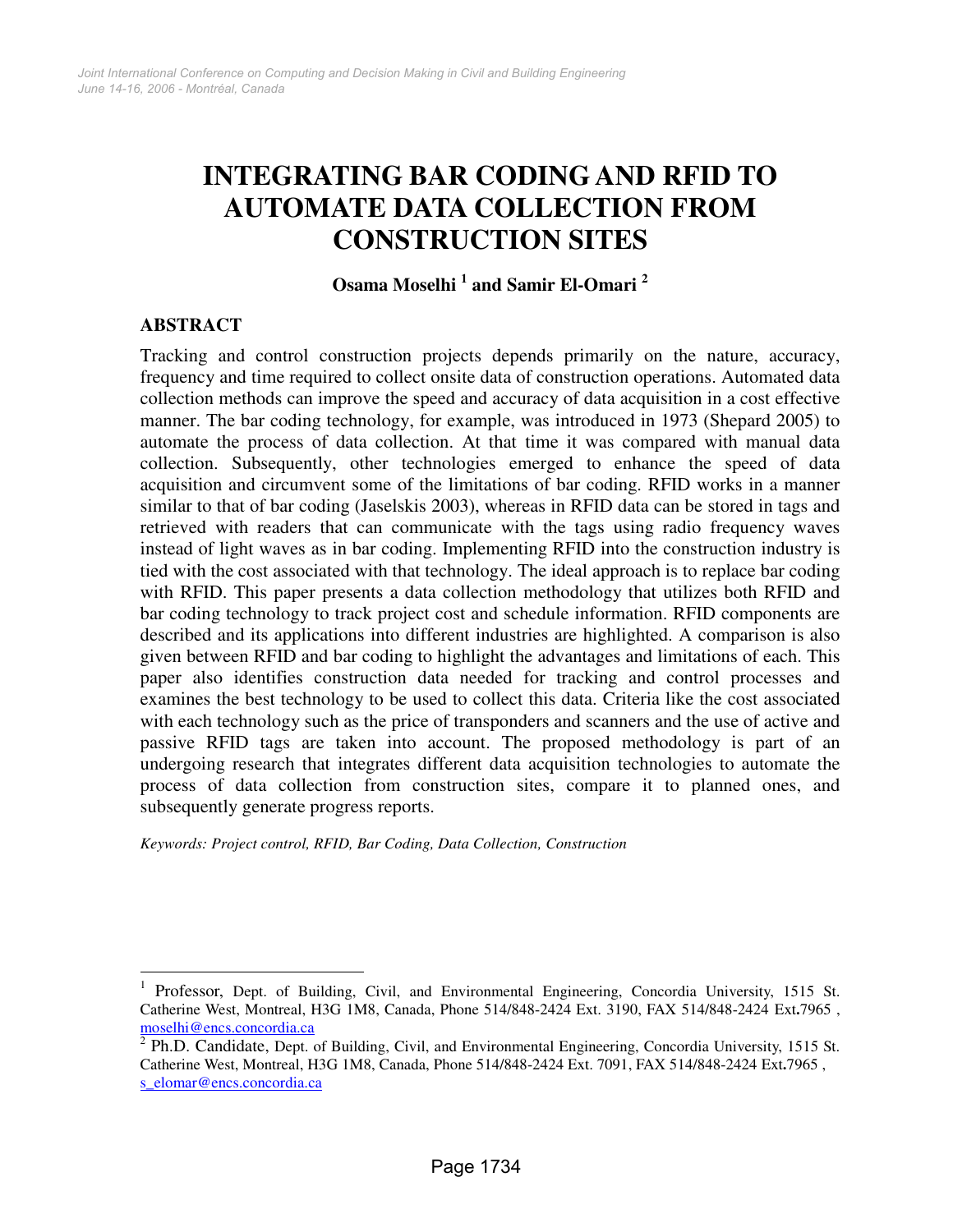# **INTRODUCTION**

RFID was introduced to overcome some of the Barcode drawbacks, such as, 1) bar code reader must be very close to the label to be able to scan it, and must have line of sight which consumes man-hour, 2) limited amount of information stored in bar code tags, 3) information can not be changed once it's stored, and, most importantly, 4) bar code tags can easily be damaged or lost. The main advantage in applying RFID is that it doesn't have to have line of sight because it works with radio frequency waves. This may lead us to a question: would RFID replace bar code in the construction industry? Simply it's not possible to replace bar coding with RFID because of the cost associated with RFID technology. This paper represents a system that integrates both technologies for the purpose of data acquisition to track progress of construction projects. Both technologies are briefly presented and there advantages and limitations are highlighted. Their integration into one control system is presented, which is part of an ongoing research that integrates different automated data acquisition technologies for the purpose of tracking and control of construction projects. The type of data used is from the highway construction industry. This includes construction equipment used for excavation and paving activities, labor and material.

## **BARCODING**

The bar-code technology is widely known in the manufacturing industry as a reliable tool for resource management (Abudayyeh 1996). Applying it in the construction industry is hampered by the rough conditions of site operations that may damage bar code tags (Abudayyeh 1996). The Construction Industry Institute (CII) funded a research project in 1988 to explore the potential applications of bar code technology in the construction industry. In that research, two categories of applications were identified. In the first category bar code tags are applied to material, equipment, and containers and /or paper work. In the second category, bar-coded menus are used for the purpose of improving the speed and accuracy of data entering into computer systems (Bell *et al*. 1988).

#### **Barcode System Components and Application**

Bar code systems are composed of bar code labels printed on paper and coded in a way to identify the product it represents. The *Universal Product Code* (UPC) is widely used as a product coding system. It was first adopted for the grocery industry and became the most widely used standard for product identification and today there are five versions of UPC (Shepard 2005). Other coding systems are available such as the *European Article Numbering* (EAN) system and the *Japanese Article Numbering* (OAN) system. There are two versions available of the EAN. The second component is the laser scanner, which is capable of reading information coded on the bar code label. Scanners are available in different types. There are hand held scanners, pen scanners (or wand scanners), wall- or table-mounted scanners that the barcode is passed under or beside, fixed position scanner (an industrial reader used to identify product during manufacture), and pda scanners (a personal digital assistant (PDA) with a built-in barcode reader). The last componenet is the printer to print bar code lables.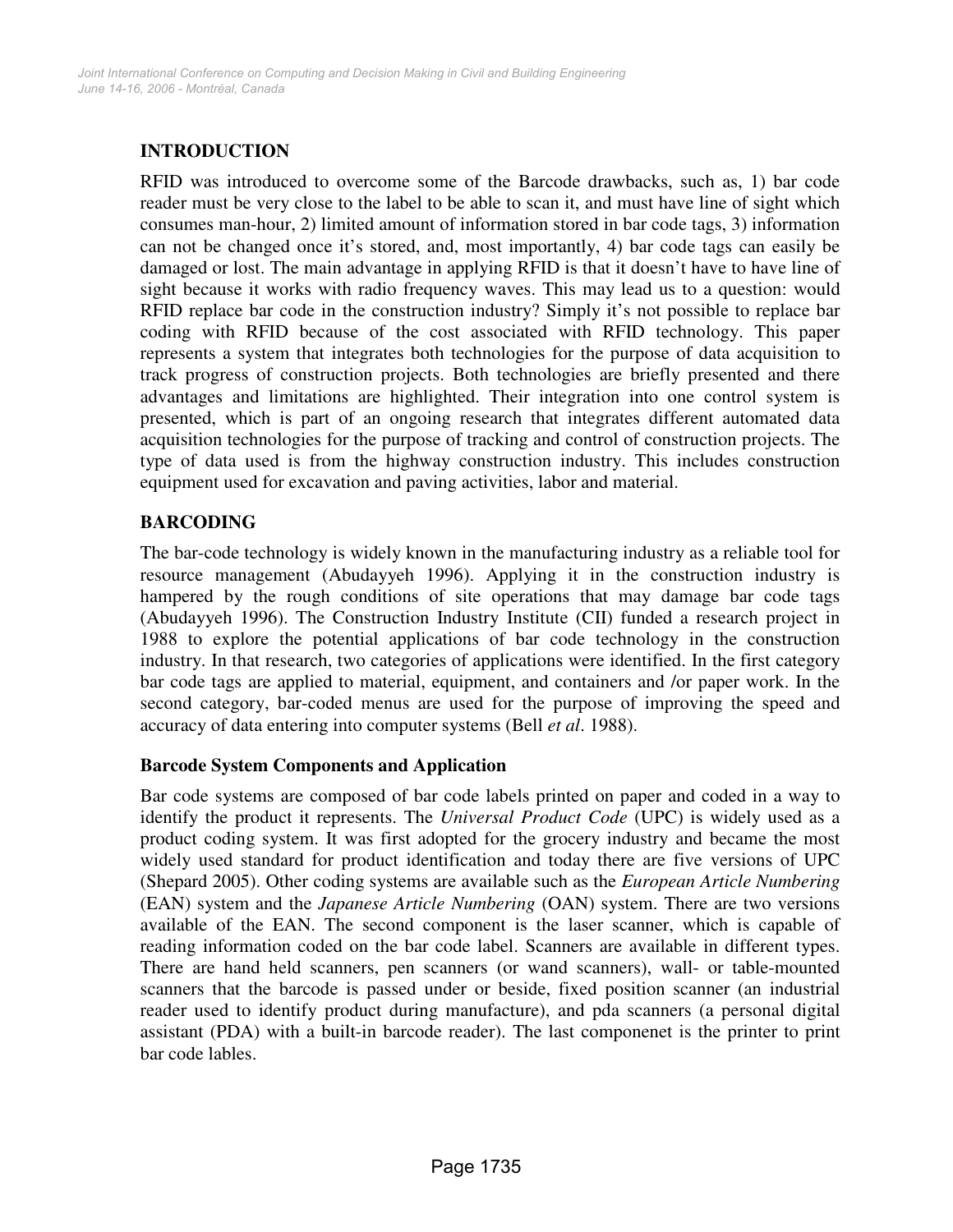*June 14-16, 2006 - Montréal, Canada Joint International Conference on Computing and Decision Making in Civil and Building Engineering*



Figure 1 Bar code for an activity

During the control process, bar-code labels are scanned and data is entered into computer systems for later processing. Bar-code labels can be applied to material and equipment that are uniquely identifiable. Bulk material, such as gravel, can be stored in containers and issued a bar-code label. These labels are listed in menus to easily scan their tags (Abudayyeh 1991, Bell *et al*. 1988). Figure 1 is example of bar-code labels for an activity on an activity sheet and for a structural steel beam and bolts (Bell *et al*. 1988). For labor control, each worker is issued an ID card with his/her personal information and the information of the project he/she is working on (Flickinger 1995). Bar codes are either one-dimensional or twodimensional. One-dimensional bar codes, unlike two-dimensional ones, can capture limited data and require the development of a relational database to support data retrieval and processing (Moselhi *et al*. 2003). One-dimensional bar codes were found to be more suitable to the construction industry due to the acceptance of standards governing one-dimensional codes, which can be adapted from other industries (Moselhi *et al*. 2003). Researchers have studied the potential of developing a data acquisition and storage model with the use of the bar-code technology and then processing this data for the purpose of integrating cost and schedule controls (Abudayyeh 1991).

#### **RFID**

RFID involves the use of miniature read/write transponders that are capable of storing data in harsh environment (Jaselskis *et al*. 1995). It works in a manner similar to bar coding, whereas in RFID data can be stored in tags and retrieved with readers that communicate with tags using radio frequency waves instead of light waves as in bar coding. RFID systems comprise tags, or transponders, and reader that include an antenna and a scanner. The tag contains a small circuit chip and an antenna that is encapsulated in a protective shell (Jaselskis 2003). There are two types of tags; active and passive. Active tags have a battery and more expensive than passive tags that can be charged from the reader. Tags can be readonly or read-write tags, and the read-write tags can be read-many write-once or read-many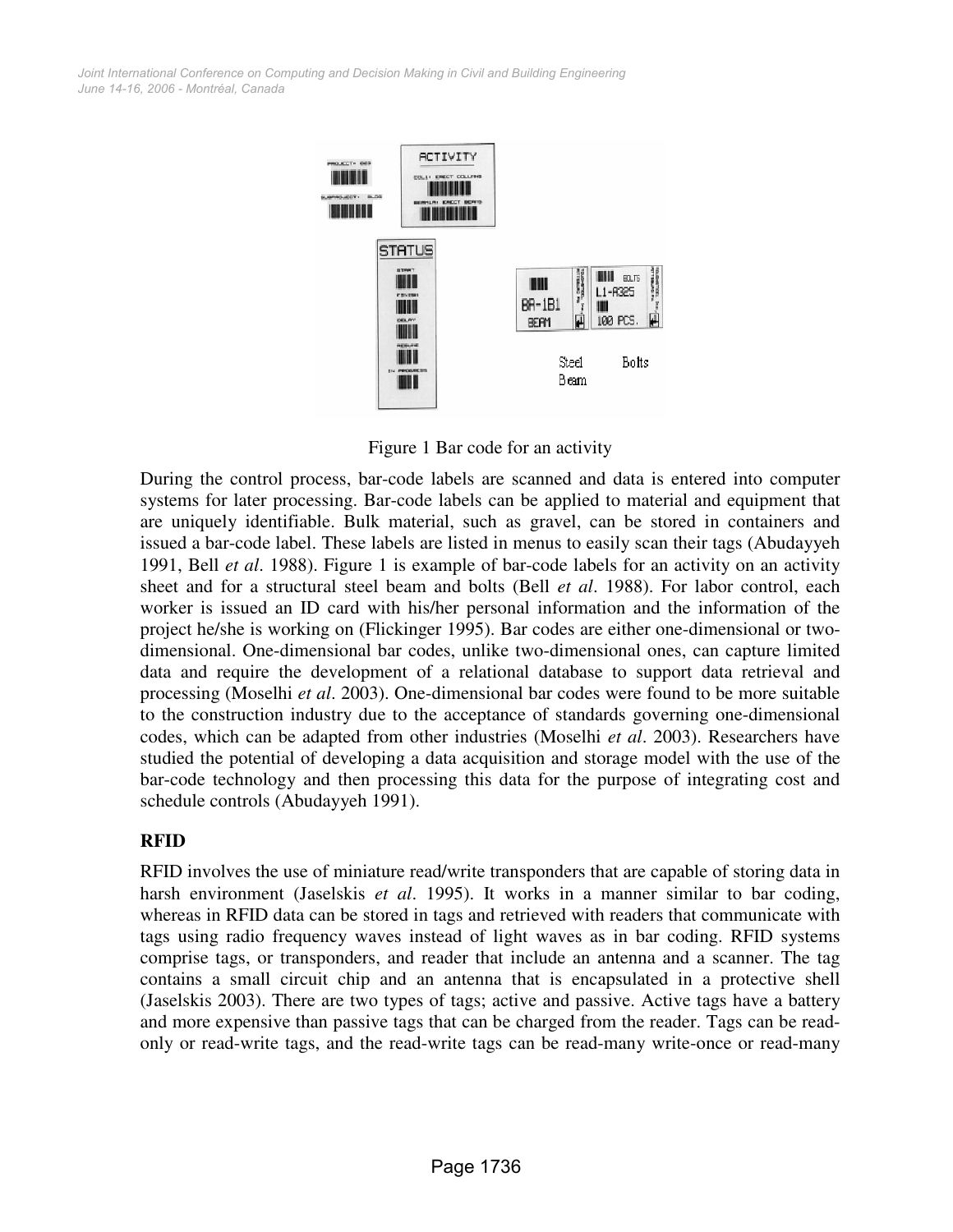write-many. The read-only tags are programmed only once (Jaselskis 2003). Examples of RFID tags and readers are shown in Figure 2 and Figure 3.



Figure 2 Examples of RFID tags (**www.rf-id.com**)



Figure 3 RFID Hand-held reader (www.rf-id.com)

#### **COMPARISON BETWEEN BAR CODING AND RFID**

As mentioned earlier the speed of data collection is crucial for the efficiency of the tracking process, hence, the application of RFID technology is to enhance the data collection process. We will introduce the differences between bar coding and RFID, their advantages and limitations so as to best utilize each technology for the intended purpose, vis-à-vis the accuracy and timeliness of the collected data. As observed in Table 1, the main differences can be summarized as follows:

The scanning capablilties in case of RFID can be much faster and can also save more labor hours due to the fact that there is no need to approach the item in a very close distance to read its tag as in bar coding. In the construction industry this difrence would save time and cost when comparing the cost of implementing both technologies.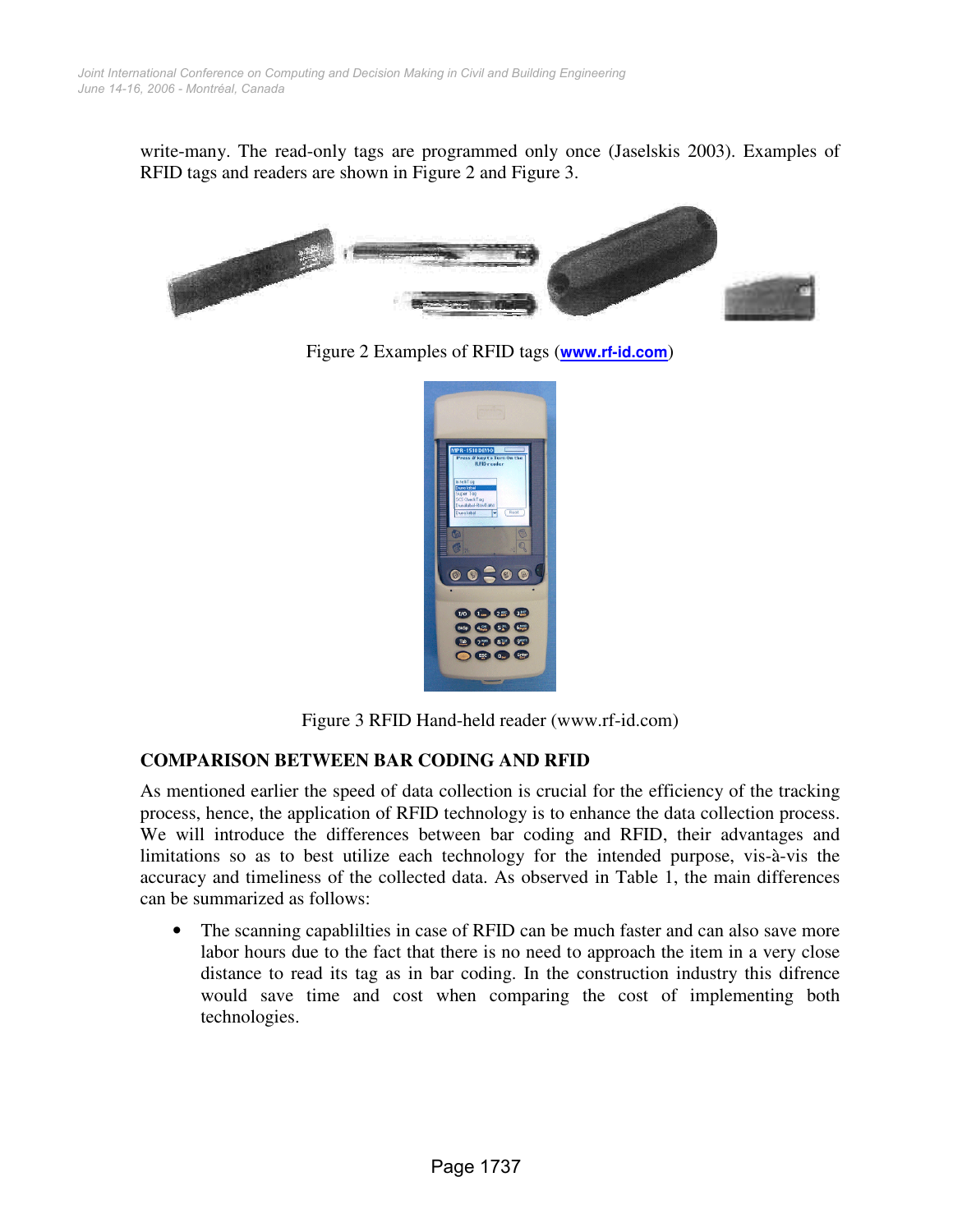- The main disadvantage in bar coding is that tags can be easily damaged due to the harsh conditions of construction sites. This disadvantage can be overcome by applying RFID tages under such conditions.
- The cost of the labels is an important factor especialy on large projects when thousands of labels are needed. This is one of the main reasons why RFID can not entirely replace bar coding
- Changing infomation stored on tages might be needed. Working hourse stored on a worker's ID as well as his location, for example, can be changed as needed when using RFID systems.

|             | RFID                            | <b>Bar Coding</b>             |  |
|-------------|---------------------------------|-------------------------------|--|
| Scanning    | Doesn't require line of<br>site | Requires line of sight        |  |
| Labels      | Can not be damaged              | If damaged can not<br>be read |  |
| Label price | 20 cents and up                 | About 1 cent                  |  |
| Information | Can be changed on<br>tags       | Can not be changed            |  |

Table 1 Comparison Between Bar Coding and RFID

The cost of RFID depends primarily on the frequency used and on the type of tags, passive or active. Frequencies are divided into low, high, and ultra-high frequencies. Low frequency can be 124 KHz, 125 KHz, or 135 KHz and their range can vary from as low as few centimeters to 0.33 m. High frequency tags use 13.56 MHz and can read from up to 3.3 m. Ultra-high frequency use 860 to 960 MHz and read from a distance that ranges from 3.3 to 100 m (Roberti, 2005).

## **BAR CODING AND RFID FOR CONSTRUCTION AUTOMATED DATA ACQUISITION**

The current research attempts to integrate different automated data acquisition technologies to collect data on construction sites and store it in a central database, which is then used to generate progress reports. Pen-based computers' technology is used as a media of integration. This system integrates RFID, bar coding, LADAR (Laser Distance and Ranging) and multimedia technology to automate data acquisition. The data needed for integrated cost and schedule control must be identified, organized and stored in a relational database management system. Data stored in that model include project activities, which have a cost account code to facilitate their retrieval. Each activity has a bar code listed in a menu. When starting the data collection process for an activity, the activity is called by scanning its bar code so that it appears on the pen-based computer screen. The activity can also be called by opening a scroll bar where all activities are listed. Information regarding resource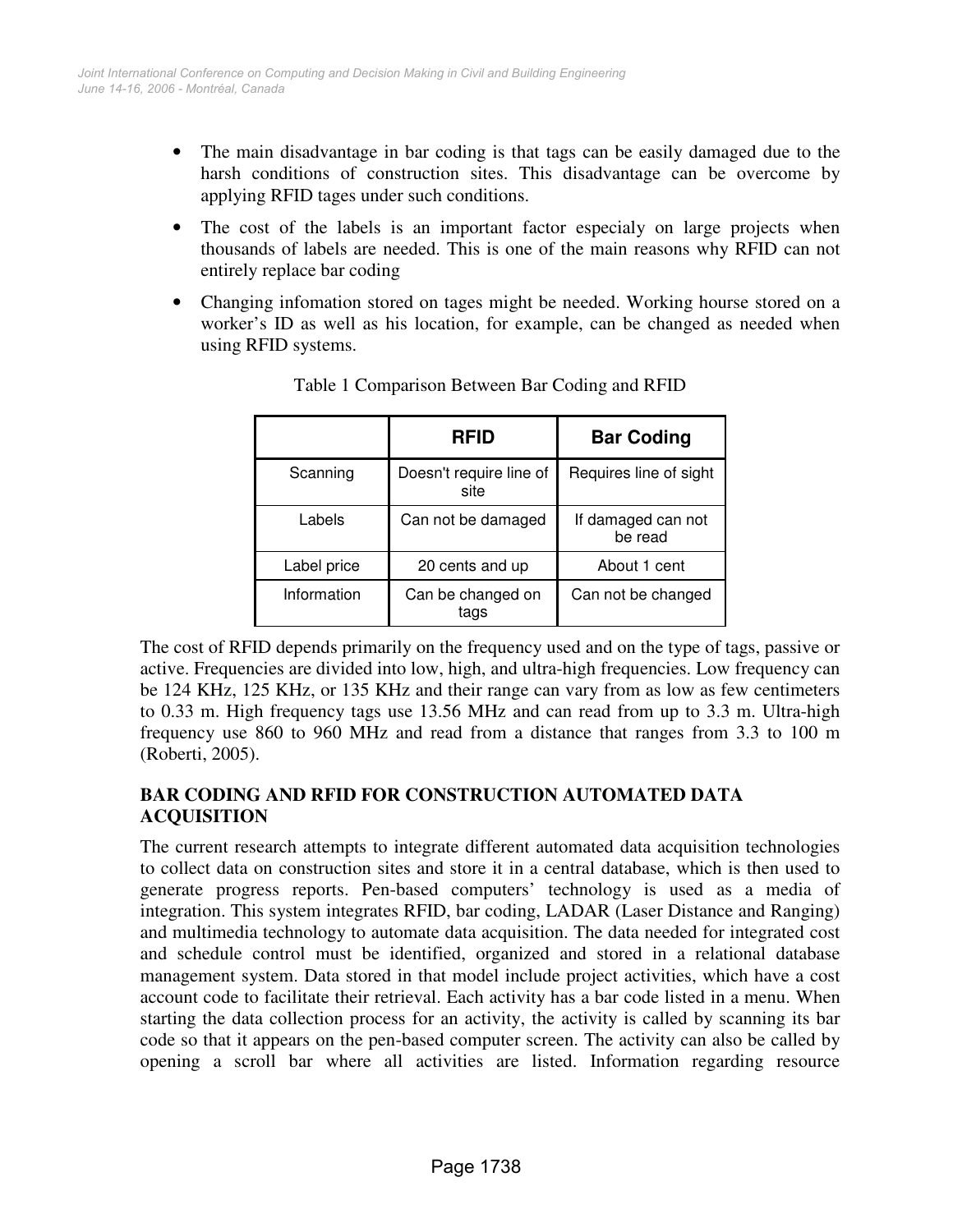consumption are acquired and entered by scanning the tags associated with these resources and data related to the quantity or hour usage are directly entered. Each worker has an ID card when scanned, data pertinent to his working hours and the activity he is working on is entered. At the end of each working day, work progress data is collected. All activities have cost account codes to easily relate data to these activities. The data is augmented with digital photographs and video scenes, along with any other comments written directly on the screen or recorded via a microphone hooked to the pen-based computer (Moselhi *et al*. 2005). The process of data exchange is highlighted in Figure 4 where planned data files are imported from the scheduling software Primavera (the system used for scheduling in the proposed model) to the data acquisition module and after modifying those data files, they will be sent back to Primavera for updating the schedule. Table 2 maps the integration of different automated data acquisition technologies designed to collect data from construction sites.



Figure 4 Data Exchange and Reporting

#### **CONSTRUCTION DATA COLLECTION (HIGHWAY CONSTRUCTION)**

Highway construction project data include equipments for earthwork operations and for pavement operations, as well as material and labor for these main operations. RFID is utilized for material transported to the site such as asphalt. Trucks are provided with RFID transponders to record information on the material being transported. This, for example, can be the temperature of asphalt being transported to the job site. Equipment used on site can be provided with bar code tags, when scanned information are entered related to their start and finish time together with the section the equipment is working on. Workers are provided with RFID ID cards to track their location on site as needed. Applying passive or active tags depends on the item that it is attached to. If the item information as in the case of asphalt needs to be changed then a passive tag must be used. The application of low, high, or ultrahigh frequencies depends on the size of the project and also on its conditions. RFID or bar code readers are attached to the pen-based computer to scan items or workers' IDs and update data such as working hours and material quantities used. RFID scanners can be also fixed in different locations of the project site to scan the items while it passes through them. This system can also work in building and industrial projects. In that case, the application of bar code and RFID must be carefully studied due to the large numbers of tags needed.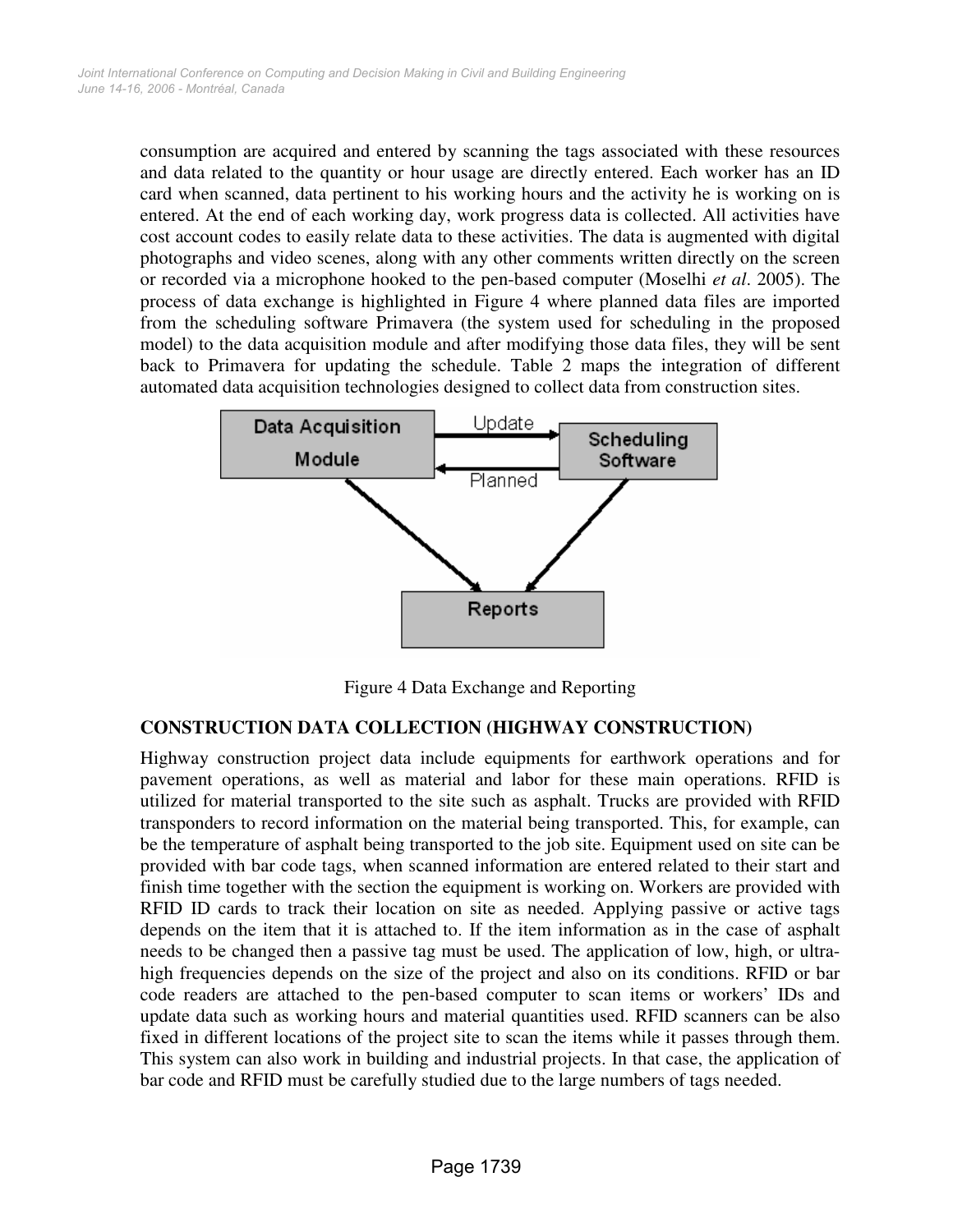# **CONCLUSION**

This paper introduced the application of bar coding and RFID for tracking and control of construction projects. It first presented each technology and highlighted their advantages and limitations. The integration of both technologies was then presented as part of an ongoing research that integrates different automated data acquisition technologies for the purpose of tracking and controlling construction activities.

# **ACKNOLADGEMENT**

The first author would like to acknowledge the financial support provided by the National Science and Engineering Research Council of Canada in the form of operating grant.

|                         |                           |              |                       | Multimedia      |                 |                  |
|-------------------------|---------------------------|--------------|-----------------------|-----------------|-----------------|------------------|
|                         | <b>Bar Code</b><br>/ RFID | <b>LADAR</b> | Pen-Based<br>Computer | Photo<br>Images | Video<br>Images | Sound<br>Records |
| Labor                   | 1                         |              |                       |                 |                 |                  |
| Material                | 1                         |              | 1                     |                 |                 |                  |
| Equipment               | 1                         |              | 1                     |                 |                 |                  |
| Quantity                |                           | 1            |                       |                 |                 |                  |
| <b>Task</b><br>progress |                           | 1            |                       | 1               |                 |                  |
| Weather<br>conditions   |                           |              |                       |                 |                 |                  |
| Productivity            |                           | 1            | 1                     | 1               | 1               | 1                |
| Problem<br>areas        |                           | 1            |                       | 1               |                 |                  |

| Table 2 Construction Data Acquisition with Different Technologies |  |  |  |
|-------------------------------------------------------------------|--|--|--|
|-------------------------------------------------------------------|--|--|--|

#### **REFERENCES**

Abudayyeh, O. 1996. "A Multi-Media Information System for Construction Delay Management." 3rd Congress on Computing in Civil Engineering., ASCE, Anaheim, CA, 593-599.

Bell, L., MacCullouch, B. 1988. "Bar Code Application in Construction." Journal of Construction Engineering and Management, ASCE, 114(2). 263-278.

Flickinger, W. 1995. "Automated Labor and Equipment Card (ALEC)." 2nd Congress on Computing in Civil Engineering '95', ASCE, Atlanta, GA, 1360-1366.

Jaselskis, E., Anderson, M., Jahren, C., Rodriguez, Y., Njos, S. 1995. "Radio-Frequency Identification Applications in Construction Industry." *J. of Constr. Engrg. and Mgmt*., ASCE, 121(2), 189-196.